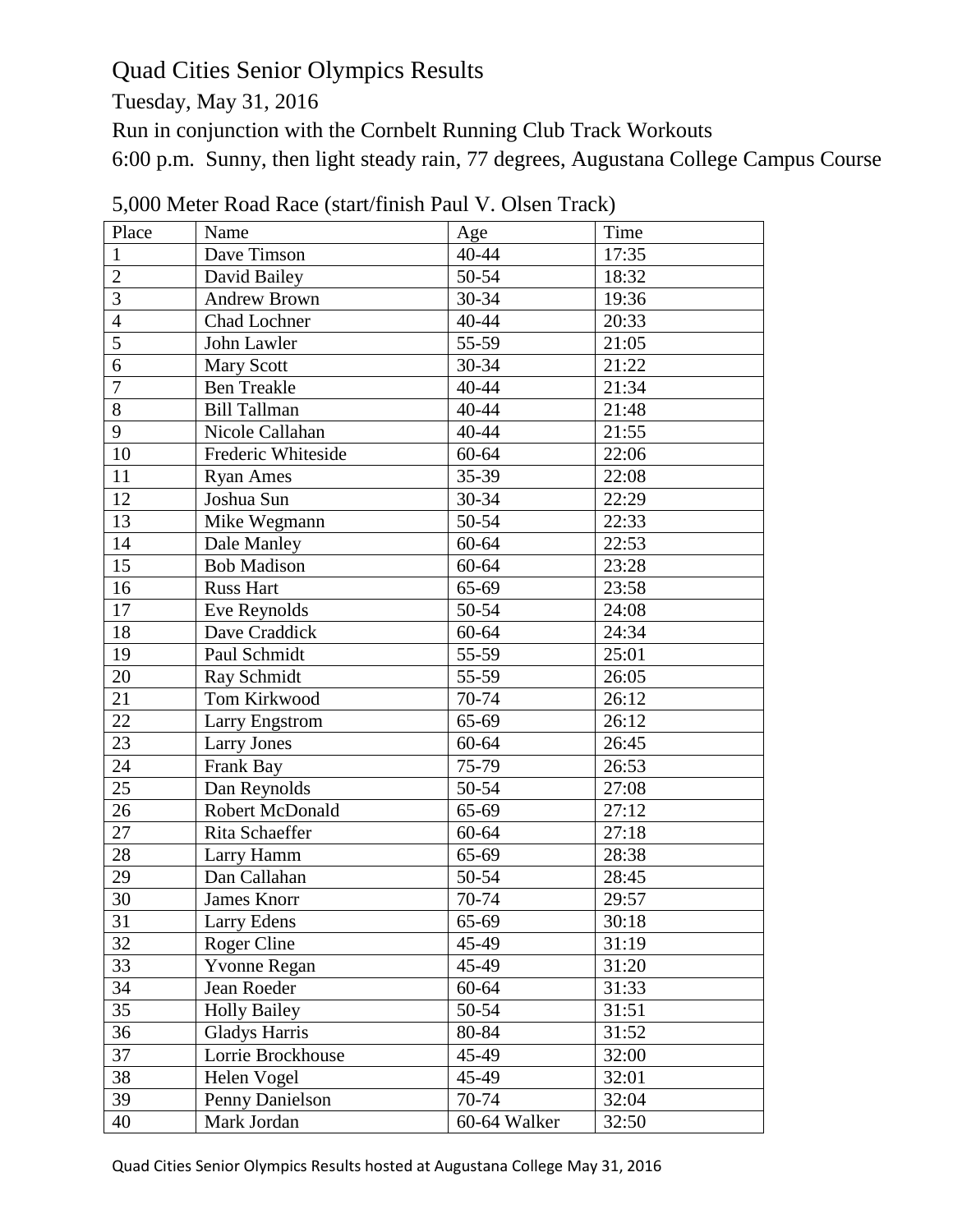| Place | Name                   | Age          | Time  |
|-------|------------------------|--------------|-------|
| 41    | <b>Janet Gustafson</b> | 75-79        | 35:24 |
| 42    | Pamela Mason           | 60-64 Walker | 37:41 |
| 43    | Jeff Klocke            | 65-69 Walker | 37:49 |
| 44    | Judy Gully             | 75-79        | 39:19 |
| 45    | Kathleen Nucci         | 65-69        | 42:13 |
| 46    | Robert VanDeVoorde     | 75-79        | 43:46 |
| 47    | Kathy Loving-Moeller   | 55-59        | 44:59 |
| 48    | <b>Robert DeClerck</b> | 75-79        | 46:21 |
| 49    | <b>Barb Lowe</b>       | 60-64        | 48:32 |
| 50    | Tim Moeller            | $60 - 64$    | 49:04 |
| 51    | James McCord           | 75-79        | 50:32 |
| 52    | <b>Fran Riley</b>      | 80-84        | 50:59 |

5,000 Meter Road Race (start/finish Paul V. Olsen Track)

#### **5K Women's Age Group Places**

| 30-34     | 1. Mary Scott            | 21:22 |
|-----------|--------------------------|-------|
| 40-44     | 1. Nicole Callahan       | 21:55 |
|           | 45-49 1. Yvonne Regan    | 31:20 |
|           | 2. Lorrie Brockhouse     | 32:00 |
|           | 3. Helen Vogel           | 32:01 |
|           | 50-54 1. Eve Reynolds    | 24:08 |
|           | 2. Holly Bailey          | 31:51 |
| $60 - 64$ | 1. Rita Schaeffer        | 27:18 |
|           | 2. Jean Roeder           | 31:33 |
|           | 65-69 1. Kathleen Nucci  | 42:13 |
| 70-74     | 1. Penny Danielson       | 32:04 |
|           | 2. Judie Gulley          | 39:14 |
|           | 75-79 1. Janet Gustafson | 35:24 |
| 80-84     | 1. Gladys Harris         | 31:52 |

## **5K Walker Women's Age Group Places**

| 45-49 1. Elizabeth Riley      | 49:10 |
|-------------------------------|-------|
| 55-59 1. Kathy Loving-Moeller | 44:59 |
| 60-64 1. Pamela Mason         | 37:41 |
| 2. Barb Lowe                  | 48:32 |